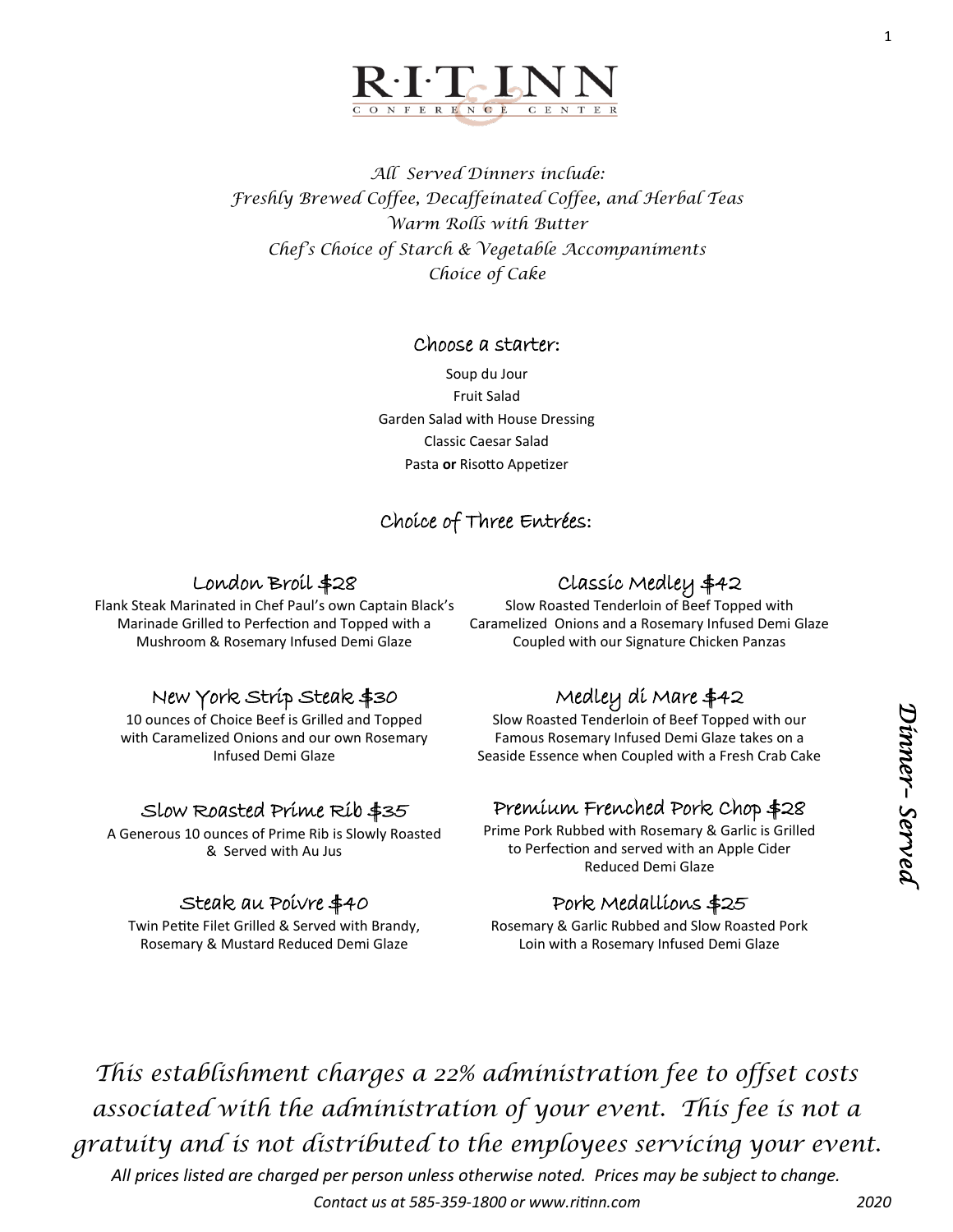# *Continued...*

# Chicken Marsala \$26

Sautéed Chicken Breast Topped with Wild Mushrooms and a Rosemary & Marsala Demi Glaze

# Chicken Panzas \$26

Parmesan Breaded Chicken Breast Stuffed with Spinach and Garlic Cream Cheese Served over a Three Cheese Risotto

# Chicken Basil \$26

Grilled Chicken Breast Topped with Roasted Red Peppers, Baby Bella Mushrooms and a Basil Asiago Cheese Sauce

## Chicken Parmesan \$27

Breaded Chicken Breast Served over Pasta with Mozzarella & Asiago Cheeses and Topped with Chef Paul's Signature Marinara

#### Maltese Salmon \$29 Crispy Seared Salmon Topped with a Valencia Orange Hollandaise

# Tilapia Florentine \$24

Spinach & Cream Cheese Stuffed Tilapia Served with a Classic Beurre Blanc

# Asiago & Parmesan Cod \$22

Cod Filet Topped with Asiago & Parmesan Butter Bread Crumbs and Baked to Perfection

## Tuscan Penne Pasta \$19

Penne Tossed with Kalamata Olives, Artichokes, Roasted Red Peppers & Fresh Basil in a White Wine & Asiago Sauce

## Chicken French \$26

Sautéed Breast with House Made Lemon Sherry Butter Sauce

# Grilled Napoleon \$22

Grilled Portobello Mushroom Cap Layered with Marinated Vegetables and Topped with a Roasted Tomato Coulis Sauce

# Cheese Ravioli \$18

Cheese Ravioli Tossed in House Made Vodka Sauce, Marinara Sauce, or Pesto

*This establishment charges a 22% administration fee to offset costs associated with the administration of your event. This fee is not a gratuity and is not distributed to the employees servicing your event.*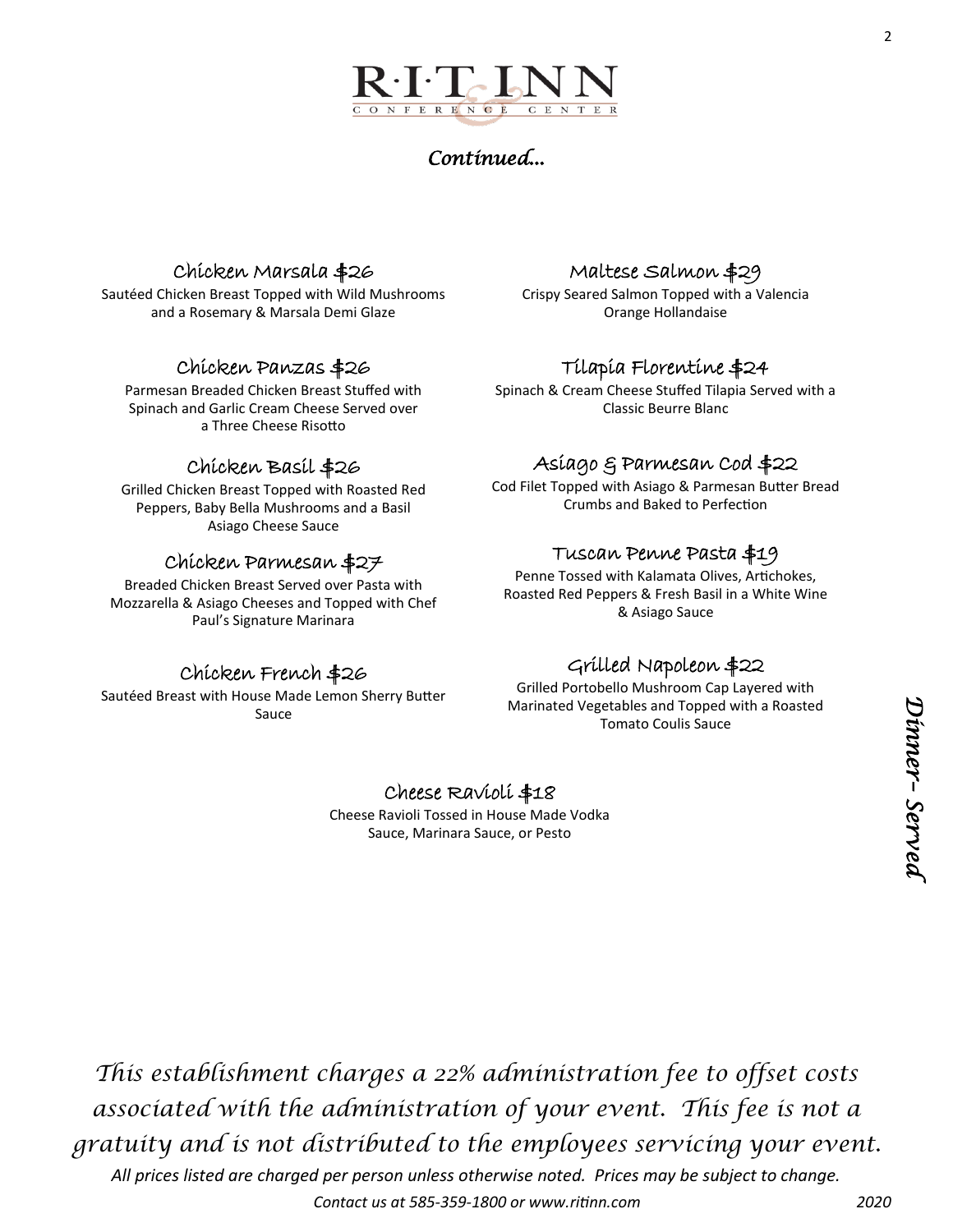

## Minimum of 25 Guests

*All Dinner Buffets include: Freshly Brewed Coffee, Decaffeinated Coffee and Herbal Teas Warm Rolls with Butter Chef's Choice of Vegetable Accompaniment Choice of Cake* 

# Deluxe \$27

One Specialty Salad Garden Salad with Selection of Dressings

**Choice of One Starch:** Herb Roasted Potatoes, Garlic Mashed **or** Rice Pilaf

> **Choice of One Pasta Marinara:** Penne, Rigatoni **or** Farfalle

> > **Choice of One Chicken:**

### Herb Roasted Chicken

Bone in Chicken Dusted with Italian Spices

### BBQ Grilled Chicken

Bone in Chicken Grilled to perfection and slathered in BBQ Sauce

### Roasted Turkey

Slow Roasted Turkey Breast with House Made Gravy & Cranberry Cornbread Stuffing

### London Broil

Flank Steak Marinated in Chef Paul's own Captain Black's Marinade Grilled to Perfection and Topped with a Mushroom & Rosemary Infused Demi Glaze

Wild Mushrooms and a Rosemary & Marsala Demi Glaze

Chicken Marsala Sautéed Chicken Breast Topped with

**Choice of One Additional Entrée:**

### Italian Sausage with Peppers & Onions

Grilled Italian Sausage Sautéed with Caramelized Peppers and Onions

### Pork Loin

Dijon Rubbed & Slow Roasted Pork Loin Served with a Mustard Cream Sauce

#### Chicken French Sautéed Breast with House Made

Lemon Sherry Butter Sauce

#### Chicken Parmesan

Breaded Chicken Cutlet with Chef Paul's Signature Marinara

### Slow Roasted Honey Glazed Ham

Lightly Smoked Pit Ham, Topped with a Honey Dijon Glaze, Oven Roasted to Perfection

### Pina Colada Ham

Oven Roasted Tavern Ham Topped with a Pineapple Coconut Glaze

Enhancements

Carved Slow Roasted Prime Rib \$10 Carved Grilled Tenderloin of Beef \$12

*This establishment charges a 22% administration fee to offset costs associated with the administration of your event. This fee is not a gratuity and is not distributed to the employees servicing your event.* 

*All prices listed are charged per person unless otherwise noted. Prices may be subject to change. Contact us at 585-359-1800 or www.ritinn.com 2020*

3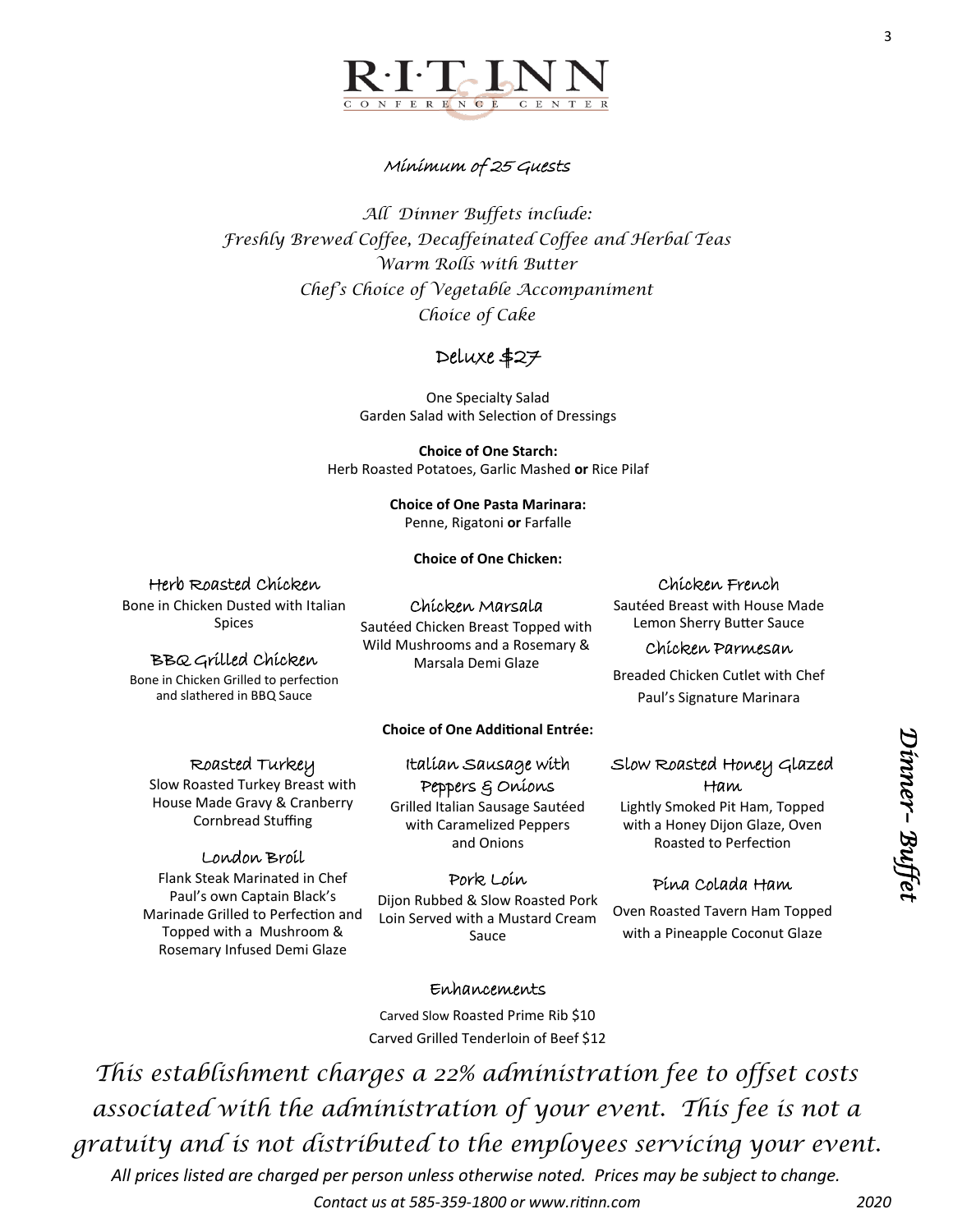## Minimum of 20 Guests

*All Dinner Buffets include: Freshly Brewed Coffee, Decaffeinated Coffee and Herbal Teas Warm Rolls with Butter Chef's Choice of Vegetable Accompaniment Chef's Choice of Cake* 

# Supreme \$39

Garden Salad with Selection of Dressings

Two Specialty Salads

### **Choice of One Starch:**

Herb Roasted Potatoes, Potatoes Au Gratin, Rice Pilaf, Yukon Gold Potatoes, Sour Cream & Chive Whipped Potatoes **or** Garlic Mashed

### **Choice of One Pasta and One Sauce:**

Tortellini, Farfalle **or** Penne Pasta Marinara, Ala Rosa, Tuscan **or** Alfredo Sauce

### **Choice of One Seafood:**

## Tilapia Florentine

Spinach & Cream Cheese Stuffed Tilapia

Salmon with a Dill Beurre Blanc

Broiled Salmon Topped with a Rich Dill Cream Sauce

### **Choice of One Chicken:**

## Chicken French

Sautéed Breast with Lemon Sherry Butter Sauce

## Chicken Basil

Tender Chicken Breast topped with Roasted Red Peppers, Baby Bella Mushrooms, Fresh Basil & Asiago Cream Sauce

### Chicken Marsala

Sautéed Chicken Breast Topped with Wild Mushrooms and a Rosemary & Marsala Demi Glaze

## Chicken O'Brien

Tender Chicken Breast stuffed With Pancetta, Spinach & Smoked Gouda Cheese

### Chicken Piccata

Pan Seared Chicken Breast finished with a Butter, White Wine, Caper and Lemon Sauce

## Chicken Panzas

Parmesan Breaded Chicken Breast Stuffed with Spinach and Garlic Cream Cheese

**Choice of One Chef Attended Carving Station:** Roast Top Sirloin of Beef Served with Au jus and Horseradish Roasted Turkey

Roast Pork Loin

*This establishment charges a 22% administration fee to offset costs associated with the administration of your event. This fee is not a gratuity and is not distributed to the employees servicing your event.* 

*All prices listed are charged per person unless otherwise noted. Prices may be subject to change. Contact us at 585-359-1800 or www.ritinn.com 2020*

4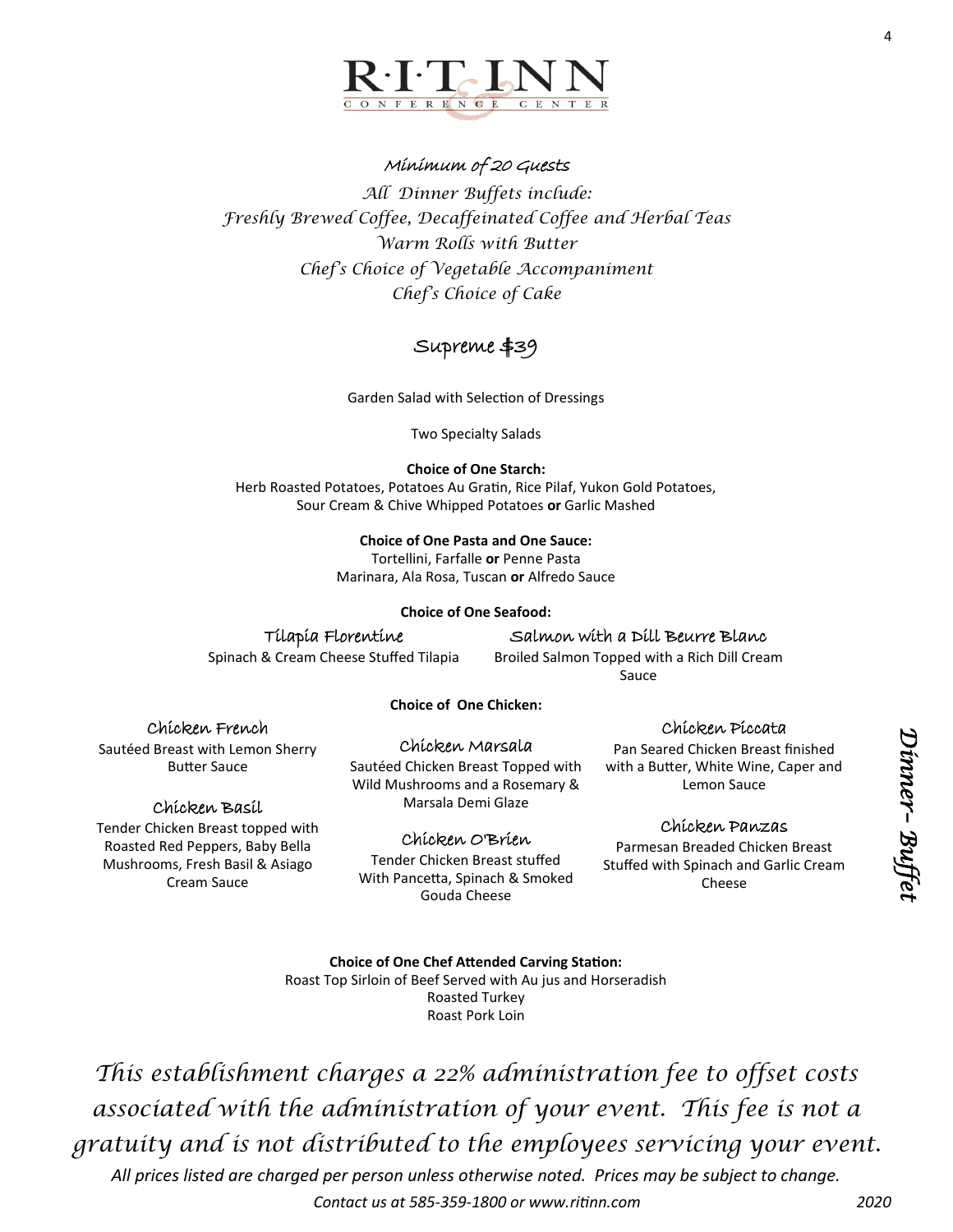

# *Minimum of 3 Stations Maximum of 5 Stations*

# The Light Side \$9

Artisan Bread & Whipped Butter House Made Soup of Choice Tossed Romaine & Field Greens Cucumber, Carrot, Grape Tomatoes, Bell Pepper, Sweet Red Onion, Olives, Pepperoncini, Croutons, Asiago & Cheddar Cheeses Selection of Dressings

# Antipasto Display \$12

Genoa Salami, Capicola, Pepperoni Provolone & Fresh Mozzarella Cheeses Assorted Olives & Artichoke Hearts, Roasted Red Peppers, Pepperoncini & Basil Pesto Crostinis

# The Ball Park \$12

Italian Sausage, Hamburgers & Hot Dogs French Fries, Baked Beans, Onions, Lettuce, ,Tomato, Relish, Ketchup & Mustard

# Stir Fry Station \$12

Vegetable Stir Fry Ginger Soy Marinated Chicken & Beef Fried & Steamed White Rice Egg Rolls Sweet & Sour and Teriyaki Sauces

## Two Pizzas, Two Toppings \$10

Red Sauce, White Sauce **or** BBQ Sauce Mozzarella, Parmesan **or** Cheddar Cheese Pepperoni, Ham, Sausage, Bacon, Chicken Fingers **or** Meatballs Peppers, Onions, Mushrooms, Jalapenos, Banana Peppers, Spinach, Diced Tomato, Broccoli or Pineapple

*Additional Toppings: \$2*

# Mac n' Cheese Attack \$10

Cavatappi Pasta Baked in Three Cheese Cream Sauce **Toppings, Sauces & Sides Include:** Asiago, Parmesan, Cheddar & Swiss Cheese Bacon, Broccoli & Diced Tomato

## Potato Bar \$10

**Choose Two of the following Starches:** Potato Skins Garlic Smashed Potatoes Yukon Gold Mashed Potatoes Mashed Red Bliss Potatoes Mashed Sweet Potatoes **Toppings to include:** Cheddar Cheese, Bacon, Chives, Butter, Sour Cream & Gravy

## $*$ The Pasta Bar \$12 $*$

**Choose Two Pastas:** Orecchiette, Cavatappi, Cheese Tortellini, Mushroom **or**  Cheese Ravioli, Fettuccine, Linguine **or** Angel Hair **Toppings, Sauces & Sides Include:** House Made Marinara, Alfredo & Pesto Diced Tomato, Diced Onion, Spinach, Mushrooms, Asiago & Parmesan Cheeses & Crushed Red Pepper

## \*Carve It Up\*

Slow Roasted Turkey Breast \$10 Maple & Brown Sugar Glazed Ham \$10 Dijon Rubbed Pork Tenderloin \$10 Captain Black's Flank Steak \$12 BBQ Braised Beef Brisket \$12 Roast Beef Top Sirloin \$12 Beef Strip Loin \$19 Prime Rib \$22 Beef Tenderloin \$25

**\*Applicable Station Prices do not reflect \$50 Culinary Attendant Fee per Station\***

*This establishment charges a 22% administration fee to offset costs associated with the administration of your event. This fee is not a gratuity and is not distributed to the employees servicing your event.* 

*All prices listed are charged per person unless otherwise noted. Prices may be subject to change. Contact us at 585-359-1800 or www.ritinn.com 2020*

5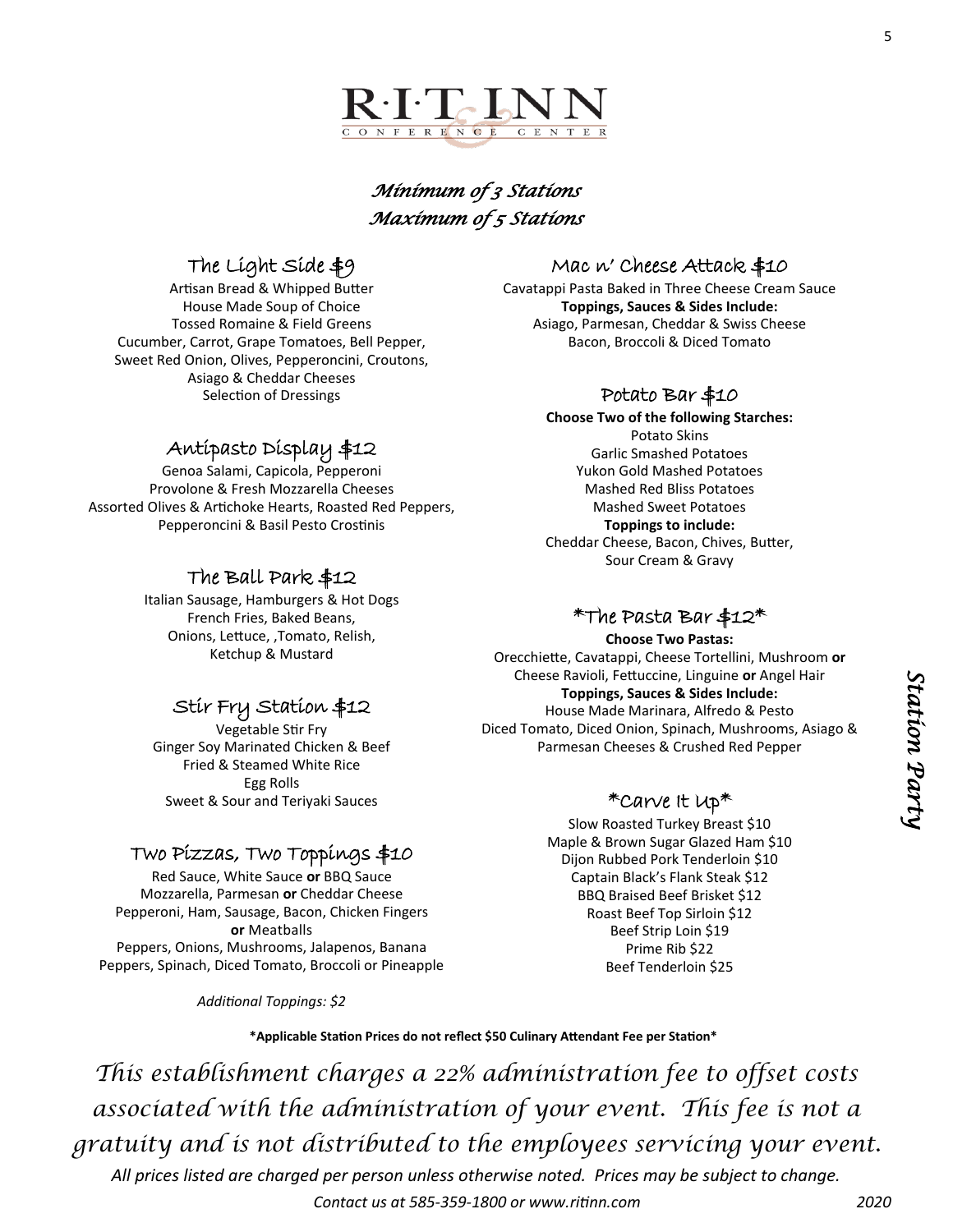6



Thank you for considering the RIT Inn & Conference Center for your upcoming event. Our Hotel offers you comfortable, elegant surroundings and a staff with the sincere desire to provide you with an enjoyable and successful visit. As is the case with most successful businesses, we find that certain guidelines and procedures help us ensure that you will be totally satisfied with your function. The following is included for your information.

#### *Payment Policy*

An acceptable form of payment must be agreed upon during the initial booking arrangements. Acceptable forms include advance deposit (prepayment), direct billing (subject to approval), purchase orders, or a completed credit card authorization form. An advance deposit will be applied to your final bill at full value. In the event that your scheduled function is cancelled, your deposit shall become property of the hotel.

#### *Guarantees*

We must be informed as to your guaranteed attendance at least five (5) business days prior to your gathering. This will be considered your minimum guarantee, which is not subject to reduction. We will be prepared to serve 5% over your guaranteed number.

#### *Security*

The Hotel will not assume responsibility for the damage or loss of any merchandise or articles left in the hotel prior to, during or following your meeting or banquet. Special arrangements for security can be made with your Sales Manager.

#### *Administrative Fee and Sales Tax*

THIS ESTABLISHMENT CHARGES A 22% ADMINISTRATIVE FEE TO OFFSET COSTS ASSOCIATED WITH THE ADMINISTRATION OF YOUR EVENT. THIS ADMINISTRATIVE FEE IS NOT A GRATUITY AND IS NOT DISTRIBUTED TO THE EMPLOYEES WHO SERVICE YOUR EVENT.

Any additional gratuity is at the sole discretion of our guests and is not required or expected. All food, beverage, administrative charges and sundry items are subject to an 8% State and Local Sales taxes unless documented proof of exception is provided.

#### *Beverage Service*

We offer a complete selection of beverages to compliment your event. Please note that alcoholic beverage sales and service are regulated by the State of New York. The Hotel, as a licensee, is responsible for administration of these regulations. Therefore, it is a policy, that no liquor, beer or wine may be brought into the Hotel from outside sources. Note that all servers are directed to refrain from serving any guest avoiding moderation.

#### *Audio Visual Services*

We are pleased to offer in-house audio visual services. Equipment is available on a rental basis. Please consult your Sales Manager for details.

#### *Smoking*

The RIT Inn & Conference Center is a smoke free environment. This includes all guestrooms, meeting rooms, public areas, pools, bars and restaurants.

*This establishment charges a 22% administration fee to offset costs associated with the administration of your event. This fee is not a gratuity and is not distributed to the employees servicing your event.*